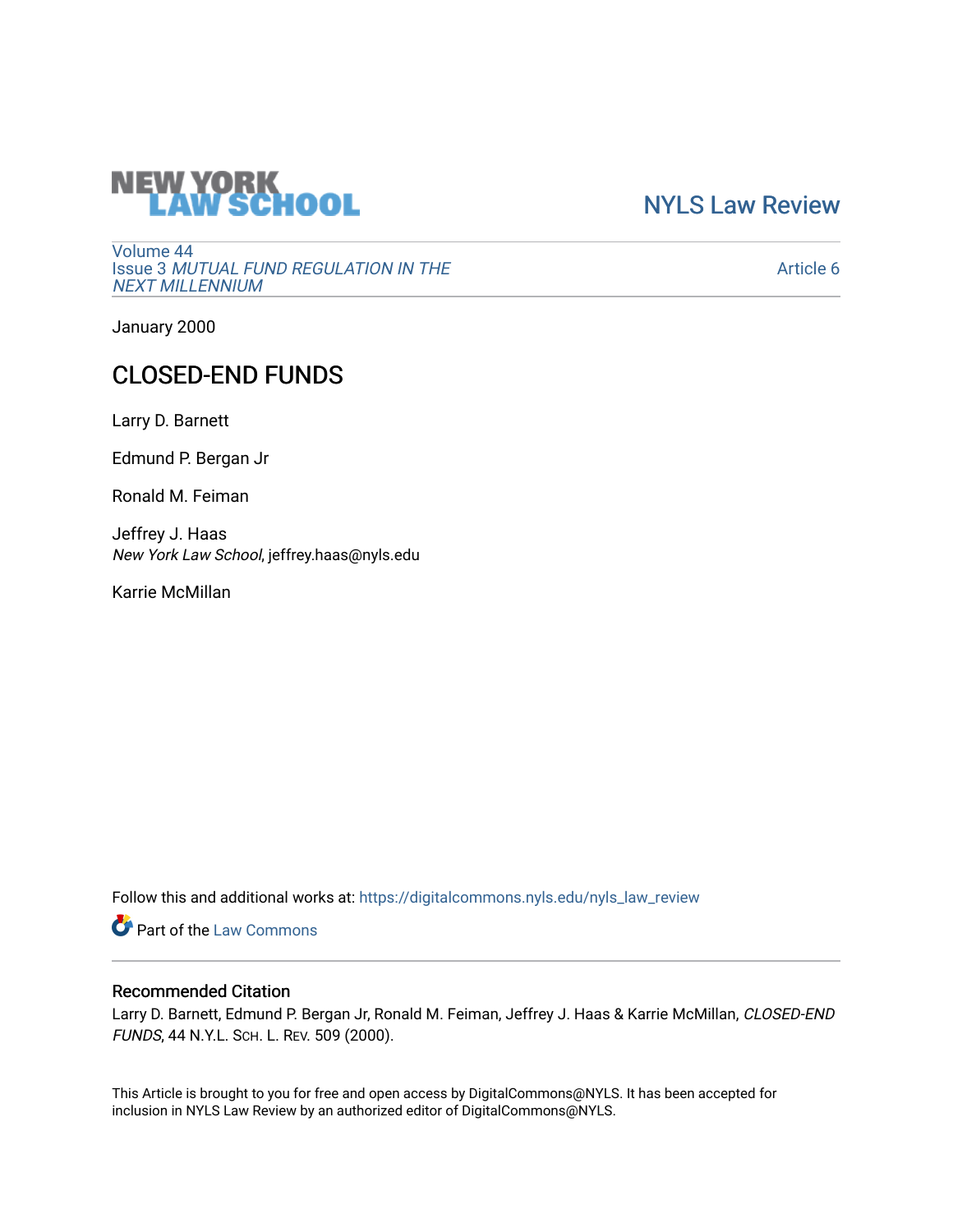### IV. CLOSED-END FUNDS

PROF. HAAS: I have to take blame for this panel because closed-end funds are something in which I am personally interested. I find them quite fascinating. After you learn more about them you might wonder about me. But I do find them quite fascinating. We are going to look specifically at closed-end funds in the context of a statement made by Michael Porter, veteran analyst at Salomon Smith Barney. As he put it, closed-end funds are "a product whose time has passed." That is the issue. And our moderator is none other than Larry Barnett from Widener University.

MR. BARNETT: Our panelists include Karrie McMillan, counsel at Shearman & Sterling, Ed Bergan, General Counsel of Alliance Fund Distributors, Ron Feiman, partner at Mayer, Brown & Platt, and Professor Haas of New York Law School. Given the short time we have for this panel, let me call on the first speaker, Mr. Ed Bergan.

MR. BERGAN: Okay, thank you. I was asked to talk about an issue, which is sort of the "issue du jour" with regard to closed-end funds: what is a closed-end fund and why are so many people interested in it?

The essential difference between closed-end funds and openend, or regular, mutual funds is that closed-end funds usually trade on one of the national stock exchanges, normally, in fact, the New York Stock Exchange (NYSE). Like any other NYSE-listed stock, they have their own market price, set by the auction floor. The market price is not necessarily the same as, indeed it is usually different from, the fund's net asset value. So for open-ended funds we can, and do, buy and redeem them every day at their per share net asset value (i.e., book value per share). However, in the case of closed-end funds, you purchase them on the open market at whatever the market price is, which may be at a discount or premium to net asset value, and you sell them in the open market through your broker.

Closed-end funds have an important legal difference, as well. They are not offering redeemable shares. They have a fixed number of shares outstanding, subject of course to subsequent offerings,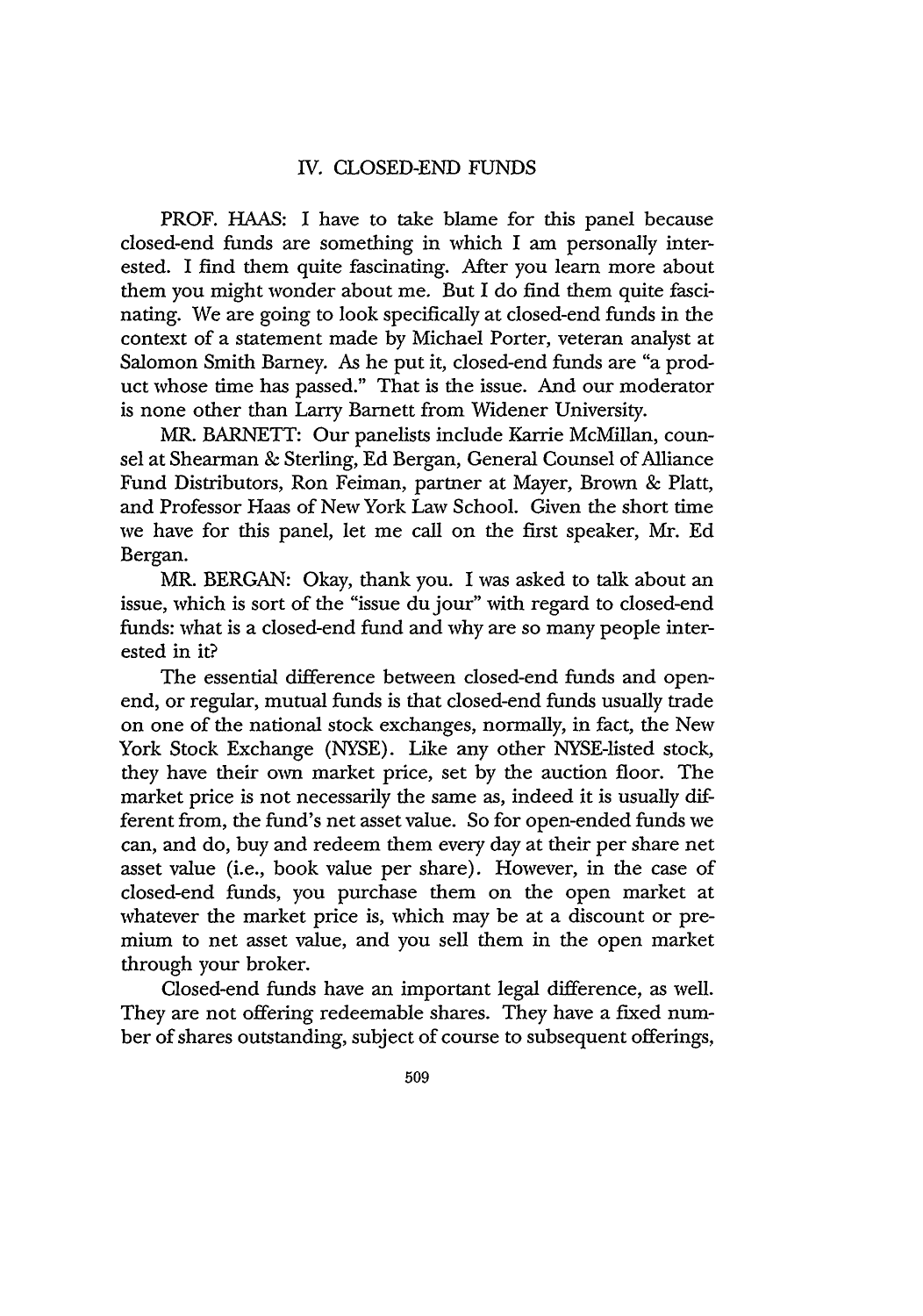rights offerings or small issuances through dividend reinvestment plans, for example. Structurally they look much more like operating companies, such as Ford Motor Company. They have a listed class of shares outstanding. They have a large constant number of shares outstanding which are not redeemable. Rather, you sell the shares for cash, which then go through the open market in the same way as shares of Ford Motor Company. It's a very different dynamic from the regular open-end mutual fund. Trading closedend funds do not involve all of the opportunities and pitfalls that you have when trading shares of IBM, Ford Motor, or Cisco. Therein lies the opportunity and therein lies, some people would say, the problem.

Although there are some exceptions, shares of closed-end equity funds by and large, and, at least for the moment, shares of a lot of the closed-end bond funds, trade at significant discounts from net asset value. Much attention has been focused on what you might call global equity funds. Global equity funds are closed-end funds that invest principally in equity securities issued from outside of the U.S. The classic type of closed-end global equity fund (being the "country fund," like a Spain fund or a Southern Africa fund, to name two of ours) invests largely in the equity securities of foreign issuers.

The principal reason why we have such funds in closed-end form, and this is part of the answer to the broad question of whether these funds are outmoded or not, is that they are investing principally in markets where there is not anywhere near the same day-in, day-out market liquidity that you have here in the United States. Here in the U.S., if you have a portfolio of NYSE-listed stocks, you can take on new positions and you can liquidate positions relatively easily. And if, for instance, you are an open-end fund and you get major redemptions and you need to sell portfolio holdings to raise cash in order to meet those redemptions here in the U.S. markets, that's not really a hard thing to do.

In the case of Austria, to take the other extreme, that is very hard to do. There is not a lot of market liquidity in Austria; for all but a literal handful of the largest stocks, it takes time to build up or eliminate positions in Austrian stocks. There is just not enough market liquidity to be able to deal with the relatively sudden inflows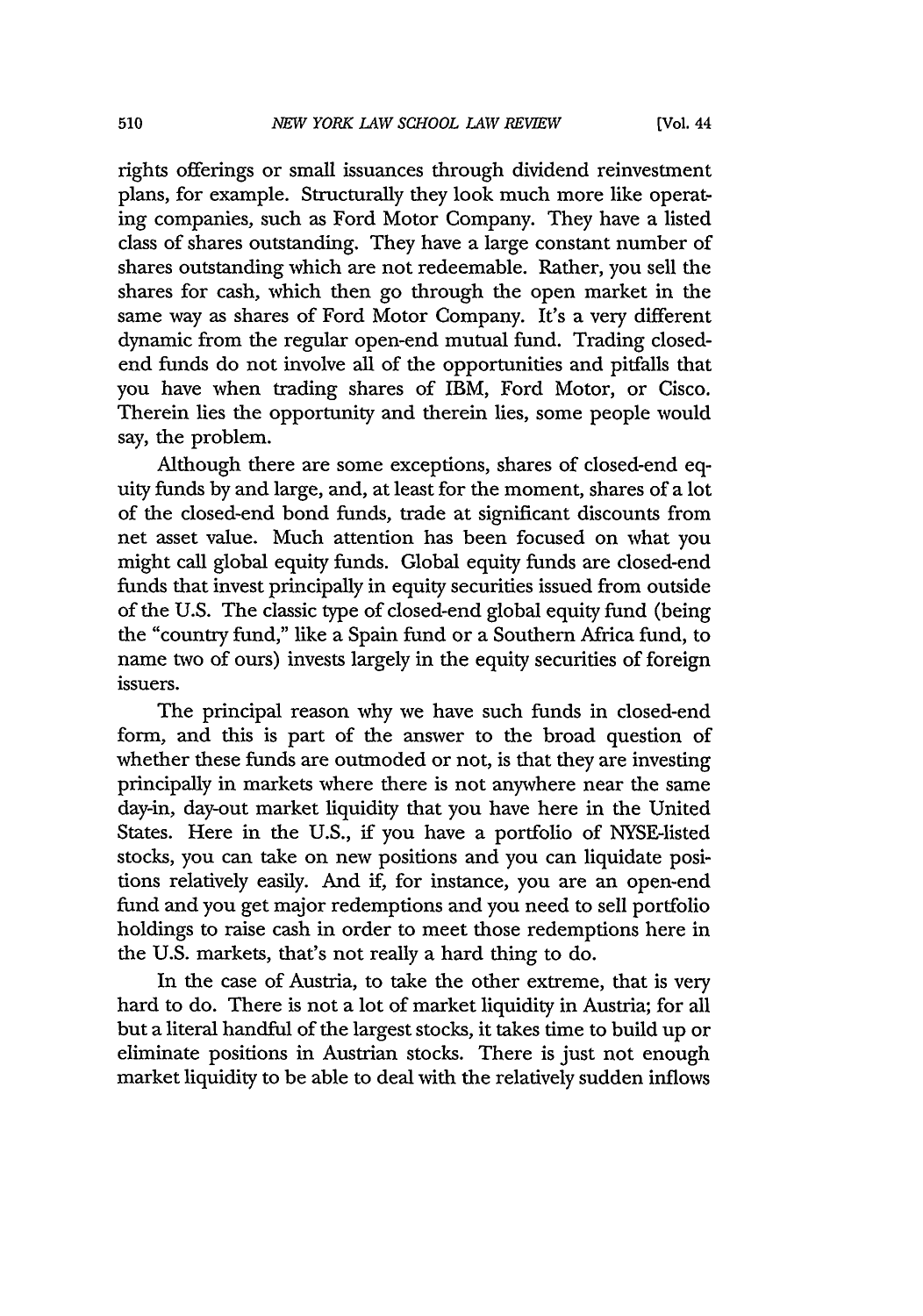or outflows of cash that you can see coming from the U.S. open-end mutual fund market and in relatively volatile markets, in particular. So, at least with regard to many country funds, the answer to the question may be, "No, the funds are not quite yet obsolete."

Discounts trouble people. Relatively few of these funds are very new, so relatively few of these funds have, as any sizable portion of their shareholder base, purchasers in their initial public offerings. So much of what has been said about the plight of the investor in the initial public offering (IPO) may be somewhat beside the point these days because most of the shareholders, a rather large majority of the shareholders, tend to be purchasers who bought their shares at whatever the current market price was one or two years ago, whenever they bought them. And if they bought them in recent years, then they bought those shares at much the same discounts that they happen to be trading at now.

That said, the question is **"Why** do you have these discounts?" Again, looking at the issue from the standpoint of the global equity fund, which I think presents the starkest cases and which have seen much of the more interesting legal developments in the last two or three years, much of the work done by the analysts suggests that there is (and this ought not to be too surprising), a rather close correlation between the direction of open-end mutual fund flows and closed-end fund discounts. In other words, if open-end global equity funds happen to be selling well here in the U.S., then normally you will see, and this is historically demonstrable, a trend towards narrowing closed-end equity fund discounts, closed-end global equity fund discounts, or even their going premiums. For instance, these funds generally did trade at premiums in the late 1980's, early 1990's. However, when open-end global equity funds are not selling well, closed-end global equity funds tend to trade at larger discounts.

Are those unrelated developments? Well, obviously not. Both open-end equity funds and closed-end equity funds are deriving their buy side appetites from the same universe of U.S. retail investors. When the U.S. retail investor, for all the obvious reasons, is as logically fixated on the U.S. market as U.S. retail investors have been for the last six years, we have a very hard time selling our global open-end equity funds, even though some of them do per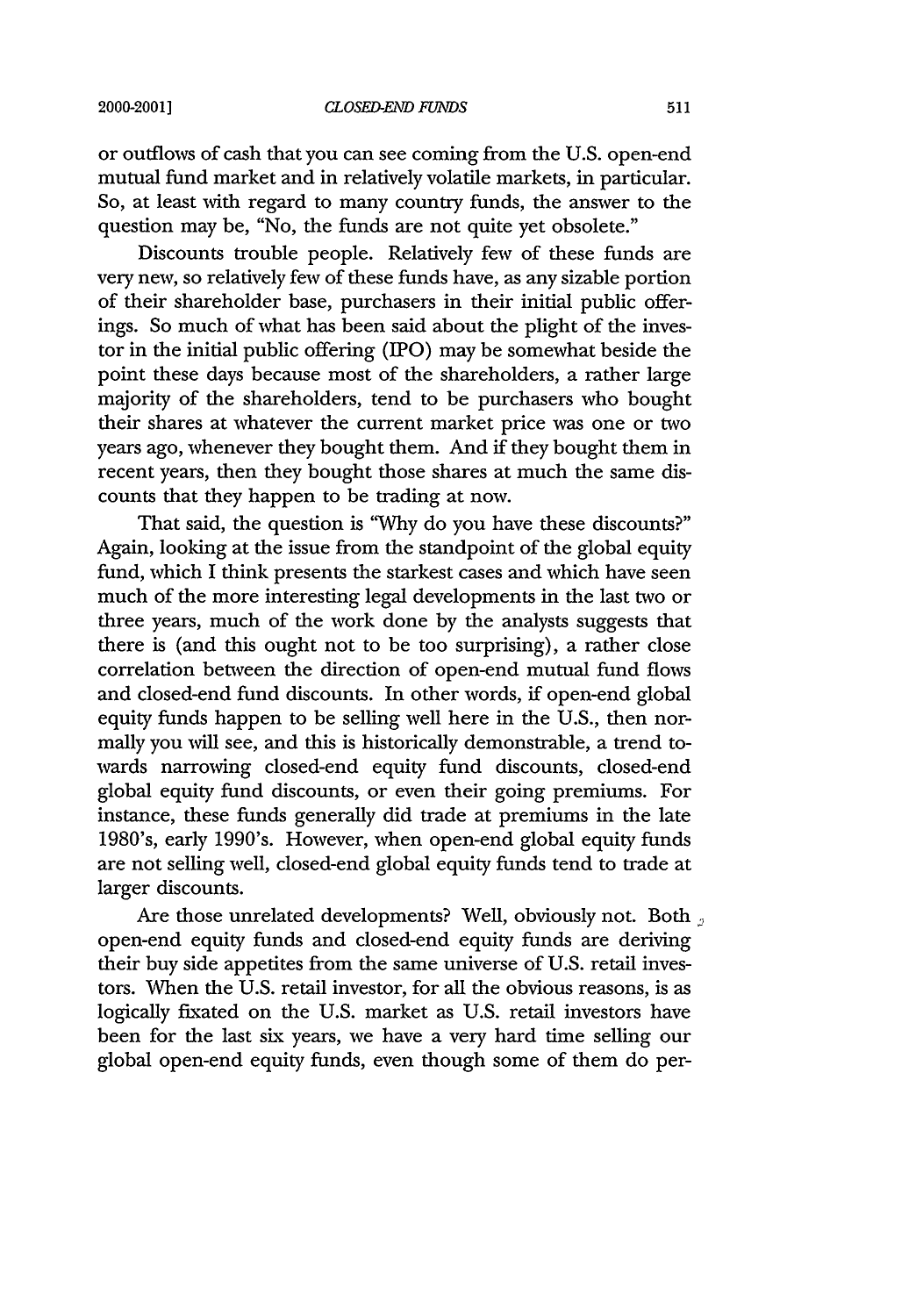form very, very well. And all of our closed-end global equity funds are trading at the same sizable discounts as all the other funds are. It is more of a macro-phenomenon than sometimes you read. I think it has also been demonstrated that there really is no correlation between relative fund performance and relative fund discount. It is, again, rather more macro.

PROF. HAAS: Obviously your company sells a fair number of closed-end funds. When a prospective shareholder buys shares in an IPO of a closed-end fund, which is much like an IPO for a dot.com company these days, there are underwriting commissions and discounts, and other expenses. Is it safe to say that those equal about nine to ten percent?

MR. BERGAN: Less.

PROF. HAAS: A little less than that?

MR. BERGAN: Yes.

PROF. HAAS: Let's say, what do you want to give me, eight percent?

MR. BERGAN: Five to seven.

PROF. HAAS: Five percent? Okay, five percent.

MR. BERGAN: Five to seven, yes.

PROF. HAAS: Five percent off the top. So, when I buy a dollar's worth of closed-end funds in an IPO I only get ninety-five cents in terms of assets?

MR. BERGAN: Yes. Using a five percent spread like that, you would be investing ninety-five cents, indeed.

PROF. HAAS: Why would I want to do that? Why would I want to give you a dollar and get ninety-five cents in return?

MR. BERGAN: In most of the deals done over about the last seven years, you would not have to do that. Bear in mind that it's just the same for a dot.com; nonetheless, it may be more visible with an investment company because of the certainty of the underlying book value. What we, for instance, and the underwriters, and most of the other large closed-end sponsors, began to do about '93 or '94 was to provide that the underwriting spread would not be paid by the shareholder in the IPO. Rather, it would be advanced by the fund's sponsor so that shareholders would not pay that five percent and all 100 cents on the dollar would be going to work right away. The sponsor, over a period of eight or so years, would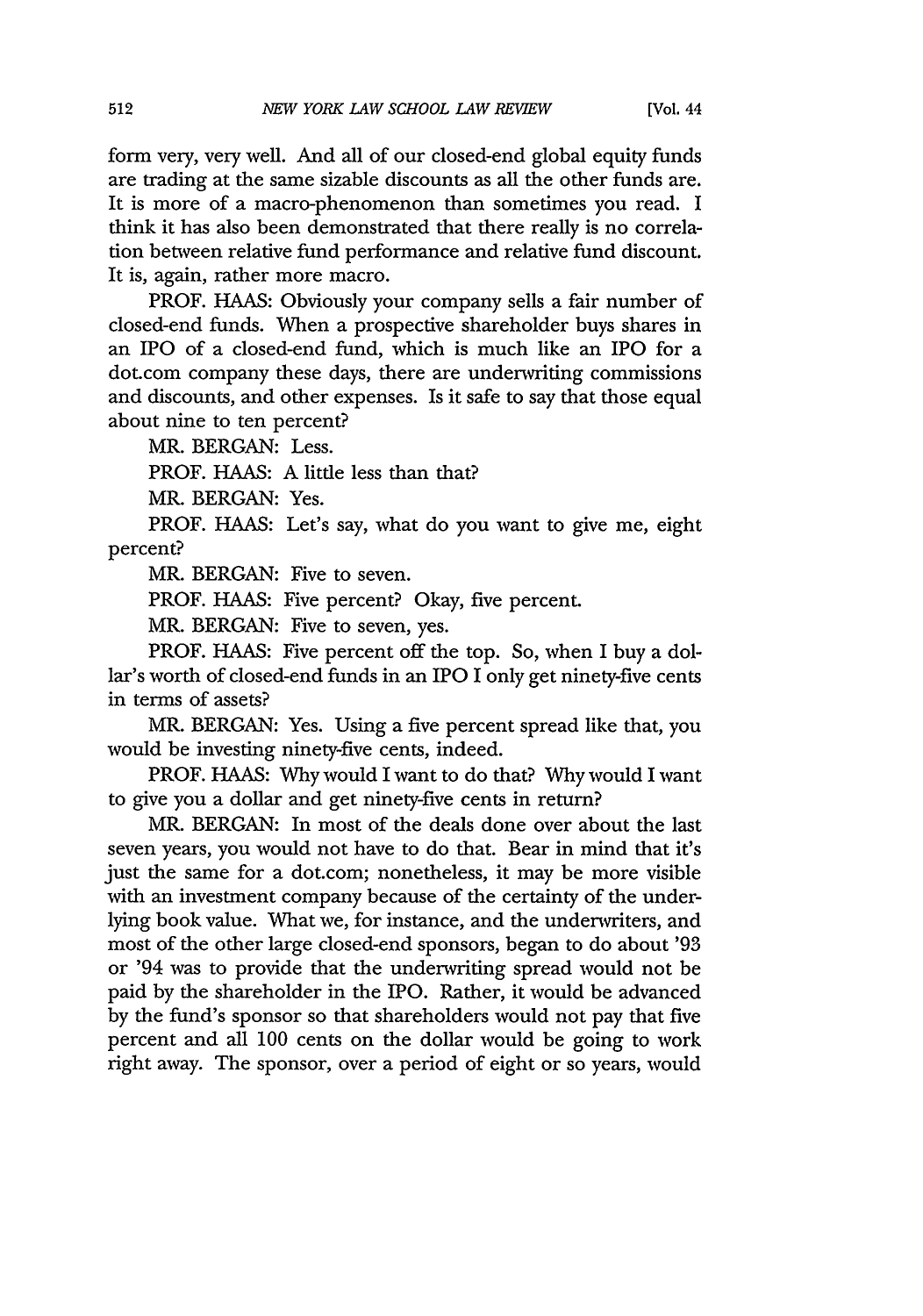be gradually reimbursed through the fund's management and other fees.

MR. FEIMAN: Could I step back to answer that question as to the reason why closed-end funds theoretically exist, what it is about them, and what they can accomplish, that makes them more attractive to investors. It's that justification, together with the existence of the discount, that induces shareholders to invest in a closed-end fund. Because they can buy illiquid securities and they don't have to redeem, closed end funds have less invested in cash instruments for defensive purposes. That means, theoretically, that they can achieve a higher return than that of a fund that has fifteen percent of its assets earning money market rates. They can also engage in other strategies that are not permitted to open end funds. They can engage in more leverage: they can offer securities to some investors at rates that are low or floating or are fixed at a certain level. Or they can engage in short selling or other strategies that you might think more common in hedge fund.

There are other examples of closed-end funds that have the same approach. There are a series of funds that invest in bank loans. Bank loans are not as easily traded as other types of debt instruments, so they've adopted a closed-end fund format with, usually, periodic repurchases to reflect the fact that they are illiquid securities and only have to liquidate when they are ready to repurchase.

Because they can buy illiquid securities, closed-end funds have less invested and they don't have to redeem. They have less invested in cash instruments. That means, theoretically, that they can achieve a higher return than that on a fund that has fifteen percent of its assets earning money market rates. They can also engage in other strategies that are not permitted to open-end funds. They can engage in leverage. They can offer securities to some investors at rates that are low or flow or are fixed at a certain level. Or they can engage in short selling and other strategies that you might think are more common in a hedge fund.

Now, by doing so, closed-end funds are telling investors that with a riskier strategy (i.e., through leverage, through investing in illiquid instruments) that they ought to be able to achieve a higher return. The additional risk should result in additional rewards.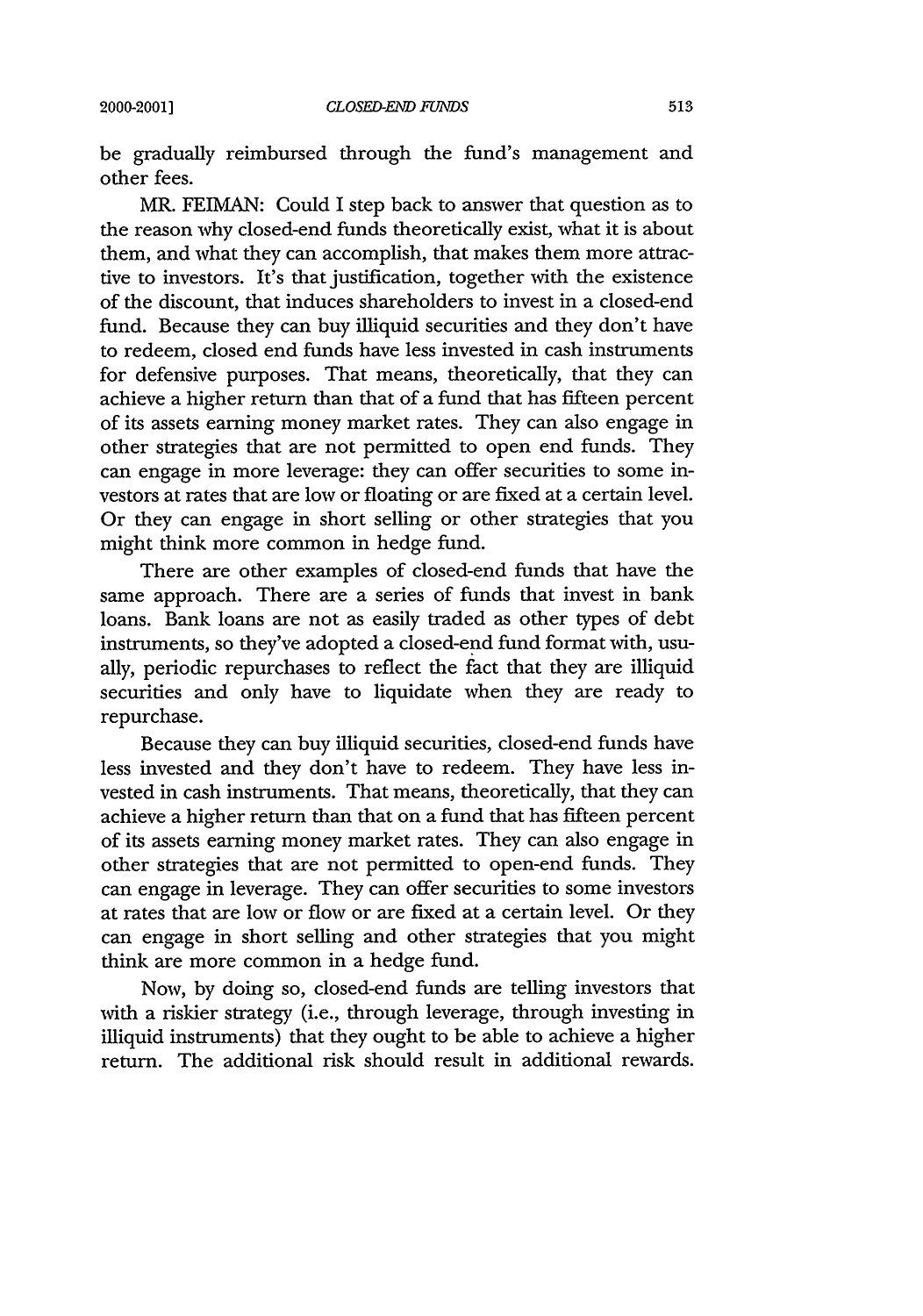And that's why people in theory would be buying at a discount, an initial discount. They would be getting ninety-five cents worth of assets that will grow at a higher rate than the assets that they would invest at 100 cents on the dollar.

PROF. HAAS: So that five cents really is, I guess, the ticket of admission to an investment portfolio that they really couldn't get elsewhere, they couldn't get on the open market.

MR. BARNETT: That's right. That's what's being offered.

MR. BERGAN: That's been the theory.

PROF. HAAS: That's been the theory.

MR. BERGAN: I think, practically speaking, you will not see too many deals done anymore with front-end spreads like that.

**MS.** McMILLAN: It's also important to remember that many open-end funds also charge loads or they charge a 12b-1 fee, which is a percentage of assets every year. It is more of a hidden charge, but it is still a charge that investors are paying for the distribution costs. In the case of open-end funds, many of them charge a front end load. So, the shareholders' money is not all going to work in the beginning. Or the shareholders pay a 12b-1 fee, which is a fee that's paid out of fund assets each year, say one percent or seventyfive basis points. It's very similar to the traditional spread in a closed-end fund, but you don't find a lot of people saying, "Oh, we should do away with open-end front end loads." It's just the entrance price, for a fund distributed by a brokerage firm.

MR. FEIMAN: In part, that's the answer to why an initial discount might exist. Ed has answered, to some extent, why a subsequent discount exists: namely, that there's a lack of market interest in the particular flavor of that type of security. If you don't want to buy Austrian securities at all, then a fund that holds a lot of them is not going to have the interest that a fund in dot.com companies would have when such stocks are hot. Therefore, you'd expect a lack of market interest to be reflected in the discount.

MR. BERGAN: We are one of the largest closed-end sponsors, although actually about ninety-five percent of our assets are on the open-end side, but we have nine different closed-end bond funds with assets ranging between \$100 million and about \$1.5 billion. All nine funds, which had been trading by and large pretty near par in the last two months of 1999, suddenly went to sizable discounts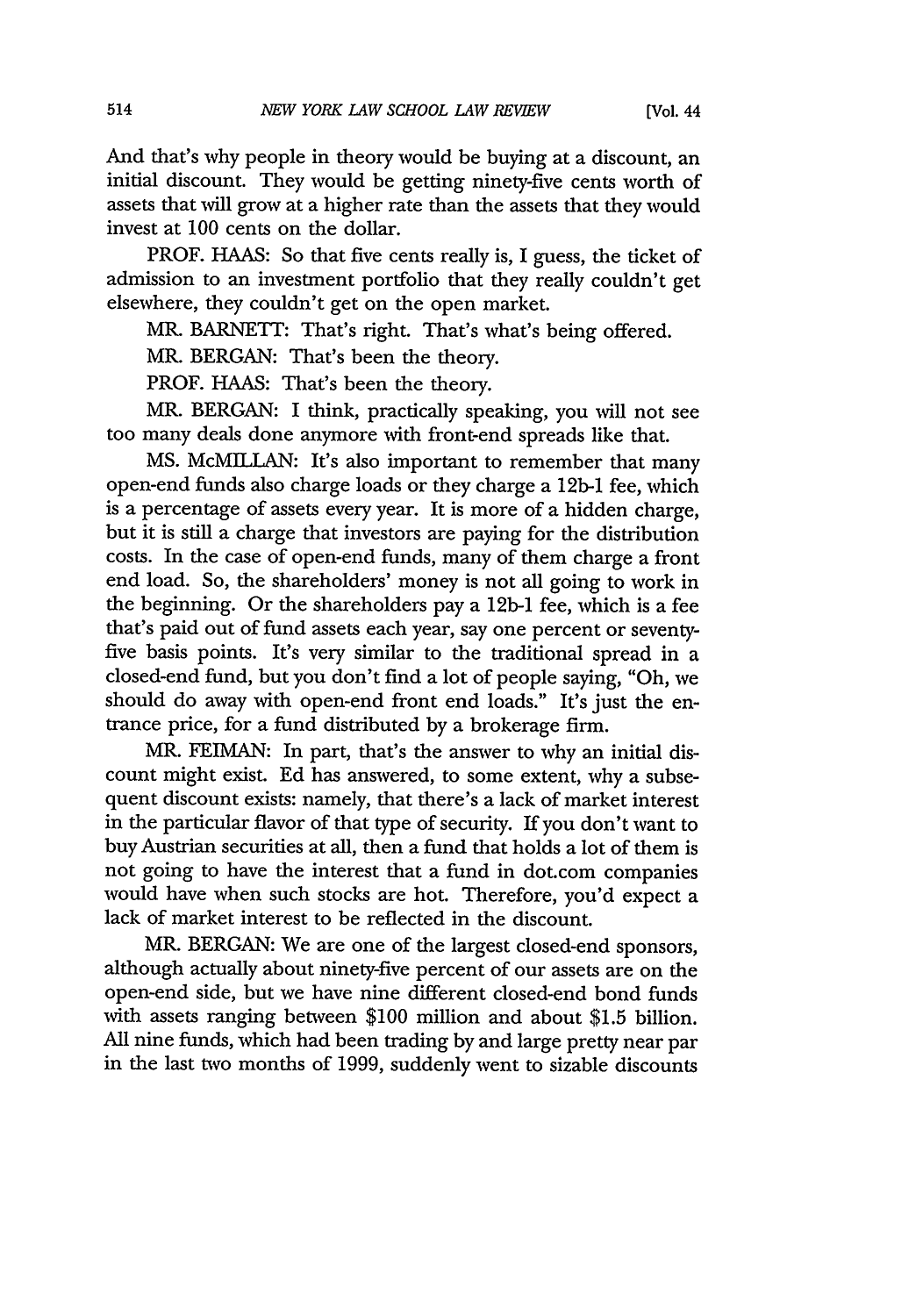#### 2000-2001]

#### *CLOSED-END* FUNDS

virtually in lock step with almost every other closed-end bond fund out there. The reason was that investors were obviously in need of tax losses. 1999 was a rather good year. People were trying to find tax losses. There were not too many places to find them other than closed-end bond funds. It hadn't been a good year in the U.S. bond market, as you know. So you had very substantial discounts, moves of fifteen to twenty percent of underlying book value, rapidly appearing in the last months of the year. They are now in the process of rapidly disappearing. And, again, discounts are coming back to normal levels. I offer that simply as a demonstration that as large as these funds look, they are relatively thin markets.

MR. FEIMAN: Before we get to figure out how to fix the discount, I wanted to throw in a couple of other theories about why they might exist at this point.

One theory is that the stock market has been rising and flows into open-end funds have been steadily increasing. Obviously, at a time where money is flowing into funds, they don't need to maintain the same degree of liquidity that they would during a downturn. Which means that the difference between a closed-end fund and an open-end fund, in terms of preserving a cushion for liquidity, is reduced. Therefore, at the moment, open-end funds can perform more competitively, if not better, than closed-end funds and have done so. When you can invest in an open-end fund or a closed-end fund with the same degree of risk or lack of risk and you can get your money out whole, with the assurance of net asset value from an open-end fund, there is again a market disincentive to invest in the closed-end fund. But should conditions reverse, the impetus for a closed-end fund will again be demonstrated and the discount should be reduced competitively.

PROF. HAAS: A question for the panel. One of the ways companies going public choose a lead underwriter is they have a beauty contest. Underwriters come in and explain what services they are going to provide and why they are particularly good at marketing securities for this particular type of company. One of the ways you distinguish between underwriters is what I call after-market support. That is, what will the underwriter do for your company after it goes public? Will it be out there with research reports? Will it engage in stabilization activities with respect to the stock price? Is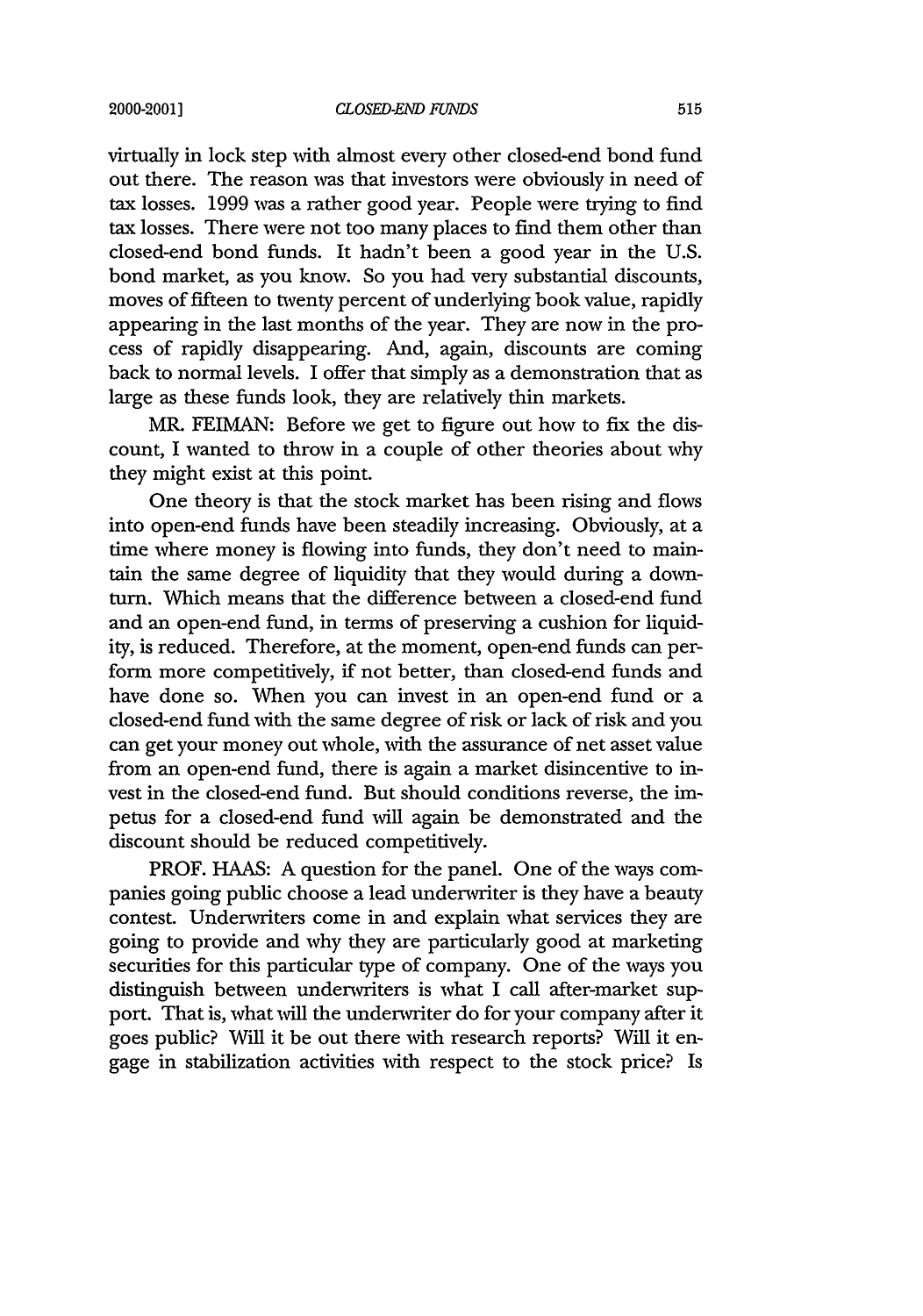there after-market support for closed-end funds? And is that part of the problem? Is that one of the reasons why people are not interested in closed-end funds?

MR. BERGAN: It's a question with a somewhat intricate answer. I mean, there are underwriters who have a historical specialty or strength in doing closed-end funds. Indeed, it's usually the same four suspects. They do provide after-market support in the sense of good analyst coverage, good coverage within their own sales forces which, after all, tends to be where most of the stock stays. And that's good. We get research from underwriting companies all over the Street. The market research they do, though, is it as helpful as analyst coverage and what I'll call the sales system support? No.

I have made a number of presentations over the years on the general proposition that one contributing factor to closed-end discounts, particularly among U.S. equity funds and to some extent the bond funds, has been the practical inability of closed-end funds to pay the sort of ongoing trail commissions that are paid on behalf of open-end funds routinely. That is now starting to change. The law has more or less come around and for once the operation systems trail the law, rather than the other way around. And the operation systems are now starting to come around. So you will see them beginning that change. I am on record as having said that it might make some difference in some cases.

PROF. HAAS: Well, that is certainly going to help going forward, that is, having brokers compensated for, in essence, pushing shares of closed-end funds to their clients.

MR. BERGAN: Yes. And it is basically leveling the playing field between closed and comparable open-end funds. This will take time. It will not come in overnight.

PROF. HAAS: There's no doubt that in the mutual fund world closed-end funds are the Rodney Dangerfields. That is, they don't get any respect. And it is not going to change unless things like this change. Now, the discount. The portfolio of a closed-end fund indicates it is worth \$20 per share. However, it is trading at, say, \$18.50 on the stock market. Can we do anything to change that to get that market price up to net asset value?

MR. BERGAN: You know, gravity works perspective. How many operating companies, how many listed companies on the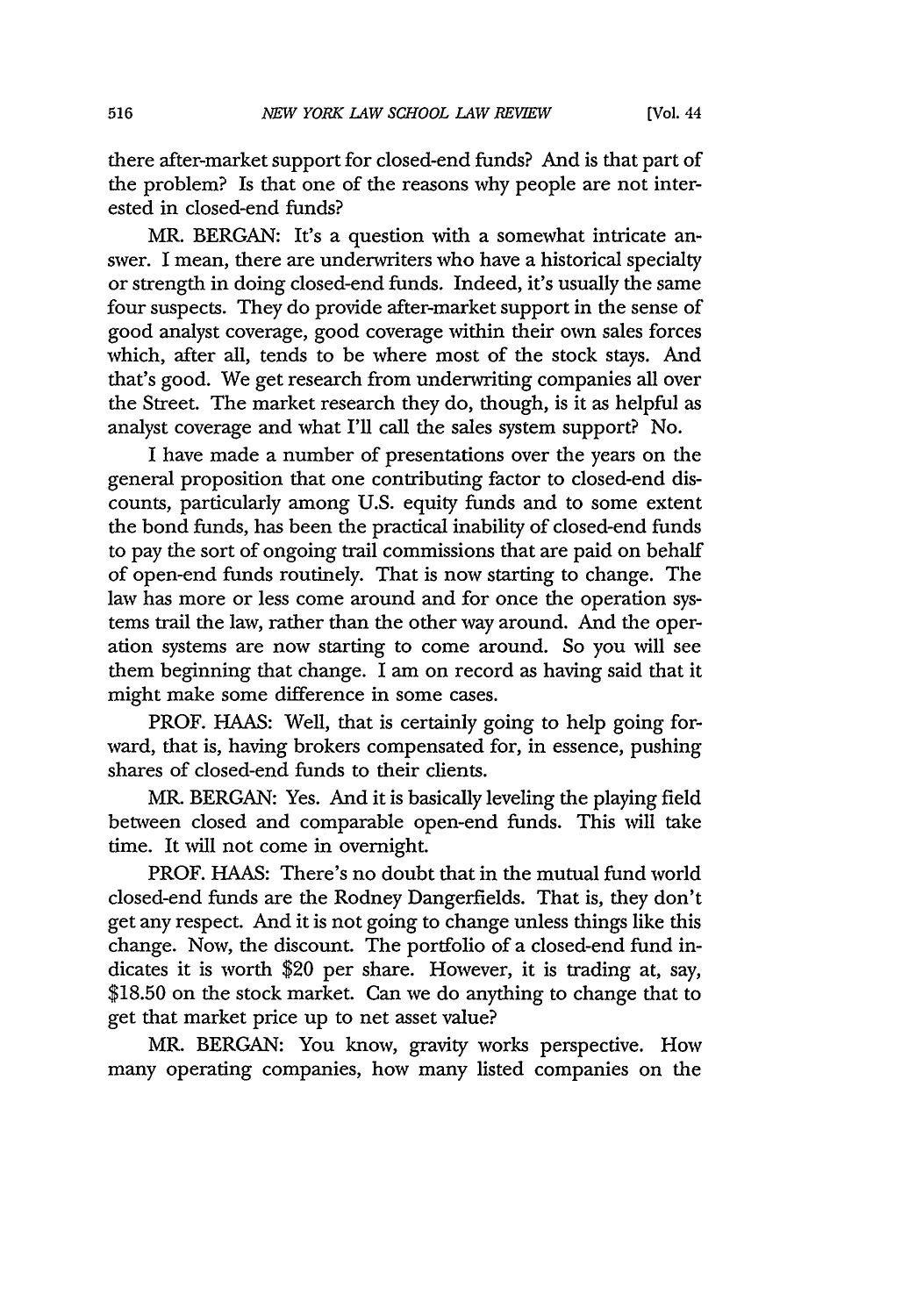NYSE trade below book? A big, big number. Maybe even more than half. It's not an exceptional circumstance. And when you have assets of an unusually certain value and people wanting to be compensated for taking risk, I think you have got to realize people wanting to get paid for risk don't want to own a fund if they cannot get it for a few points below book.

PROF. HAAS: In the case of funds, closed-end funds that hold illiquid securities, ones that aren't easily disposed of, the discount seems to make some sense in that people are suspicious that the board of that fund is overvaluing those illiquid assets.

MR. BERGAN: That's right.

PROF. HAAS: But how does that explain discounts for your bond funds, which have assets that are liquid?

MR. BERGAN: People are making market calls. If one of our big U.S. bond funds is trading, say at a three percent discount, that's a market call on rates. The bond funds particularly trade to a deal or, more accurately, trade to a projected deal.

**MS.** McMILLAN: I think you also find that some of it self-perpetuates. For all that you learn about efficient capital markets and rational markets, that's not necessarily the case. And right now you are finding that a lot of arbitrageurs and others are going out to the press and to the public and saying, "Gosh, discounts are a horrible thing. This is the worst thing that's ever happened to closed-end funds. You've got to eliminate the discount." So you have a lot of investors looking around and going, "Closed-end funds, bad thing. Don't want to buy them." You find that the market persona of closed-ends also becomes negative and it just feeds on itself. It is hard to quantify and it is hard to be able to say exactly how much that is contributing to the problem, but I think it is a contributing factor right now.

PROF. HAAS: I certainly agree with that. Let us say I was running an operating company and the share price was trading below book value. I am screaming to the press that you are not valuing my company properly, that is, the intrinsic value is really worth a lot more than my share price. But the market is coming up with an objective price based on a fair amount of information. In situations like this, we have these wonderful things called hostile takeovers where, if a company is not living up to the value of its assets, that is,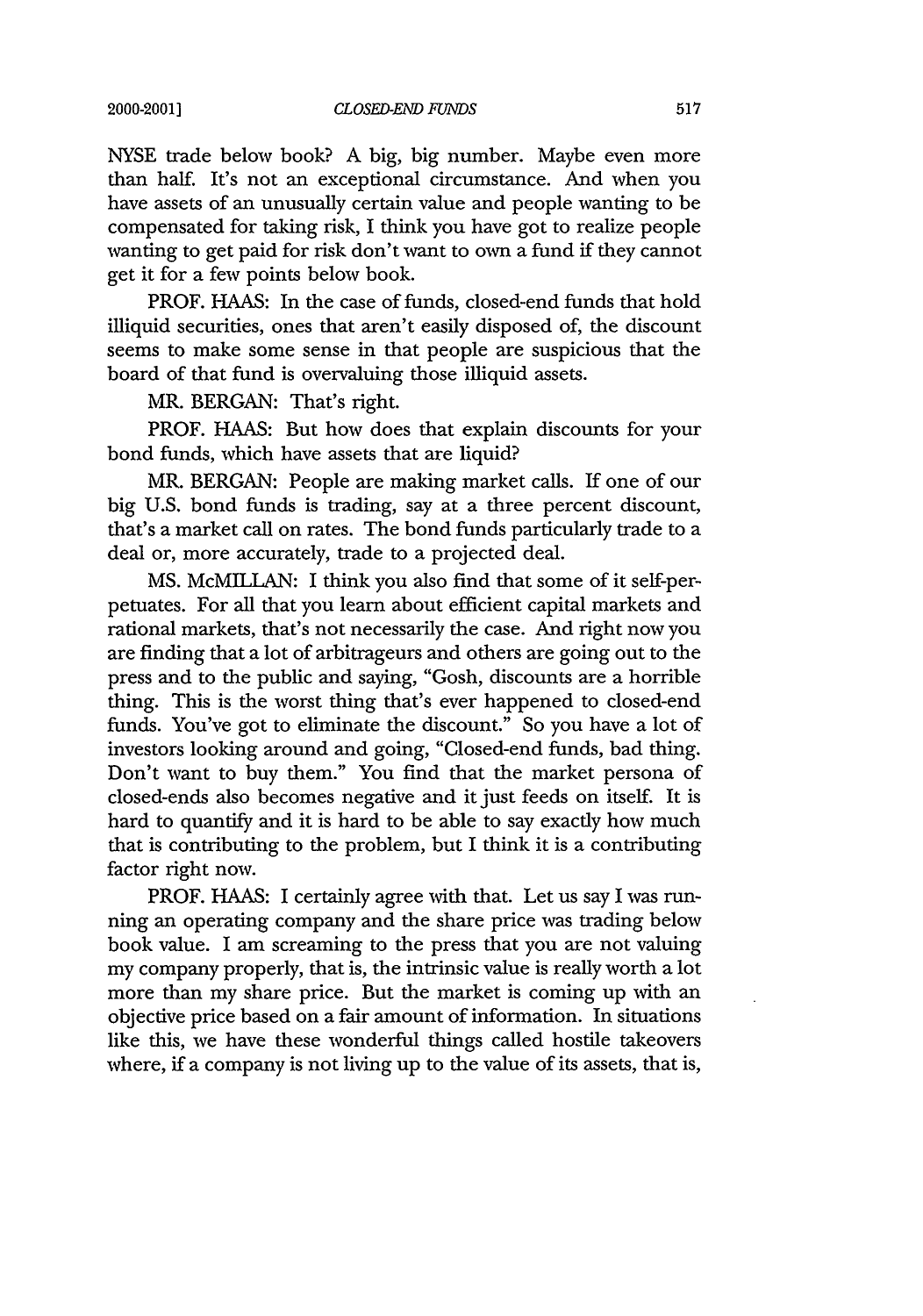its intrinsic value, someone can swoop in, buy the shares, oust management, and either run the company better so that share price increases, or break up the company and sell it in bits and pieces and realize value that way. Why don't we have an effective system with respect to closed-end funds where we can basically close discounts right away by taking over the poor performing funds?

MR. FEIMAN: The difference between the operating company and the closed-end fund is that the performance of the operating company is something that shareholders may wish to change. It is the performance of management in managing the underlying assets in the business that they have. Whereas a closed-end fund cannot improve the price of the Austrian security in which it has invested; it is what it is, just as the bond that is trading at par is what it is. Therefore, the discount is not a judgment on management and its capabilities, except to the extent that management is able to reduce the discount. Rather, it's a judgment on the asset class that's being owned by the closed-end fund.

When health care stocks were hot, health care funds would sell at a premium. Now health care stocks are not doing so well and you'd expect a discount. The discount or premium reflects the desirability to investors of owning that type of asset. The discount reflects the volatility of the class. To the extent that the whole purpose of the closed-end fund is to be more volatile than an openend fund, you'd expect large discounts and sizable premiums as the underlying assets become more or less desirable. I don't think, just theoretically, that the existence of a discount is a negative judgment on management. Clearly, a takeover and an attempt to open-end or to dispose of the assets will allow the arbitrageur to capture the discount. But then he eliminates the opportunity that shareholders have bought for that asset class to turn around. If you believe that such a thing is possible, then you should not be fighting so hard to judge the quality of the fund on the basis of its discount.

MR. BERGAN: Two comments on that. One is that you do see some cases where in fact there have been hostile takeovers and after a certain amount of trial and error, both practically and legally, the hostile takeovers have, I think, found a fairly effective tactic if they are willing to invest. If you are an arbitrageur, this is a definite gulp call. But, nonetheless, you do see those willing to invest two years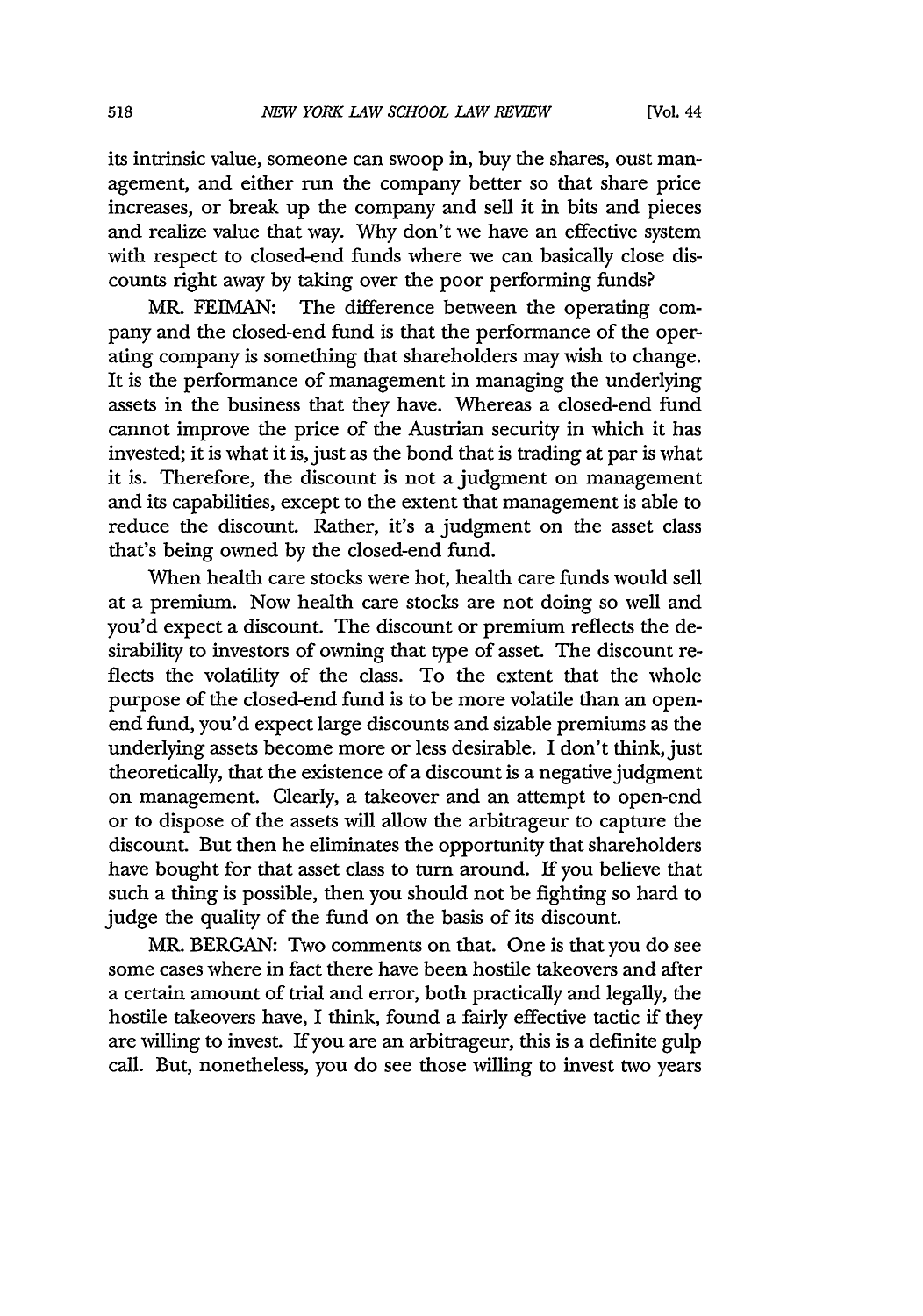or about a year and a half, long enough to gain a sizable position take over two classes of a three class staggered board. If you do that, then you can do whatever you want. The reduction in the closed-end equity fund population during the last two years has everything to do with that. So I would say yes, to some extent there is that sort of mechanism working. Why does it work? Well, practically speaking, I think it's a case of relative shareholder value within particular types of fund classes. Or, to put that in less grandiose terms, it's where the arbitrageurs think they can make the most money. So, to that extent, there is self-correction.

The second thing is that, like operating companies, there are some of us who have buybacks running in four different bond funds right now. You use buybacks in less than drastic situations for the purpose of introducing limited corrections to what you see as market inefficiencies, and also for the express purpose of drawing attention to your own fund performance or whatever else. So you will, in fact, use things that way.

MR. FEIMAN: I am speaking on a theoretical basis. Because if you look at closed-end fund performance on the average level it has not achieved the spectacular returns that were projected. In many instances, closed-end funds haven't performed as well as their openend counterparts. Clearly, you would say that lousy investment selection ought to result in a greater discount. To that extent, as a judgment on the stock or bond picking abilities of the manager, some level of the discount presumably exists to reflect that. I don't believe that the arbitrageurs really intend to turn around the company and operate it as a more successful business doing better stock picking.

PROF. **HAAS:** Can I add to that point? I've got a quote from some individuals who studied closed-end funds. Lee, Shliefer and Thaler in their 1991 study stated: "Like casinos and snake oil, closed-end funds are a device by which smart entrepreneurs take advantage of a less sophisticated public."' I think the evidence has certainly indicated that, in periods of investor euphoria, closed-end funds tend to be put together and sold. However, when investor

**<sup>1.</sup>** Charles M. Lee, Andrei Shleifer & Richard H. Thaler, *Investor Sentiment and the Closed-End Fund Puzzle,* J. OF **FINANCE** *75,* 84 (Mar. 1991).